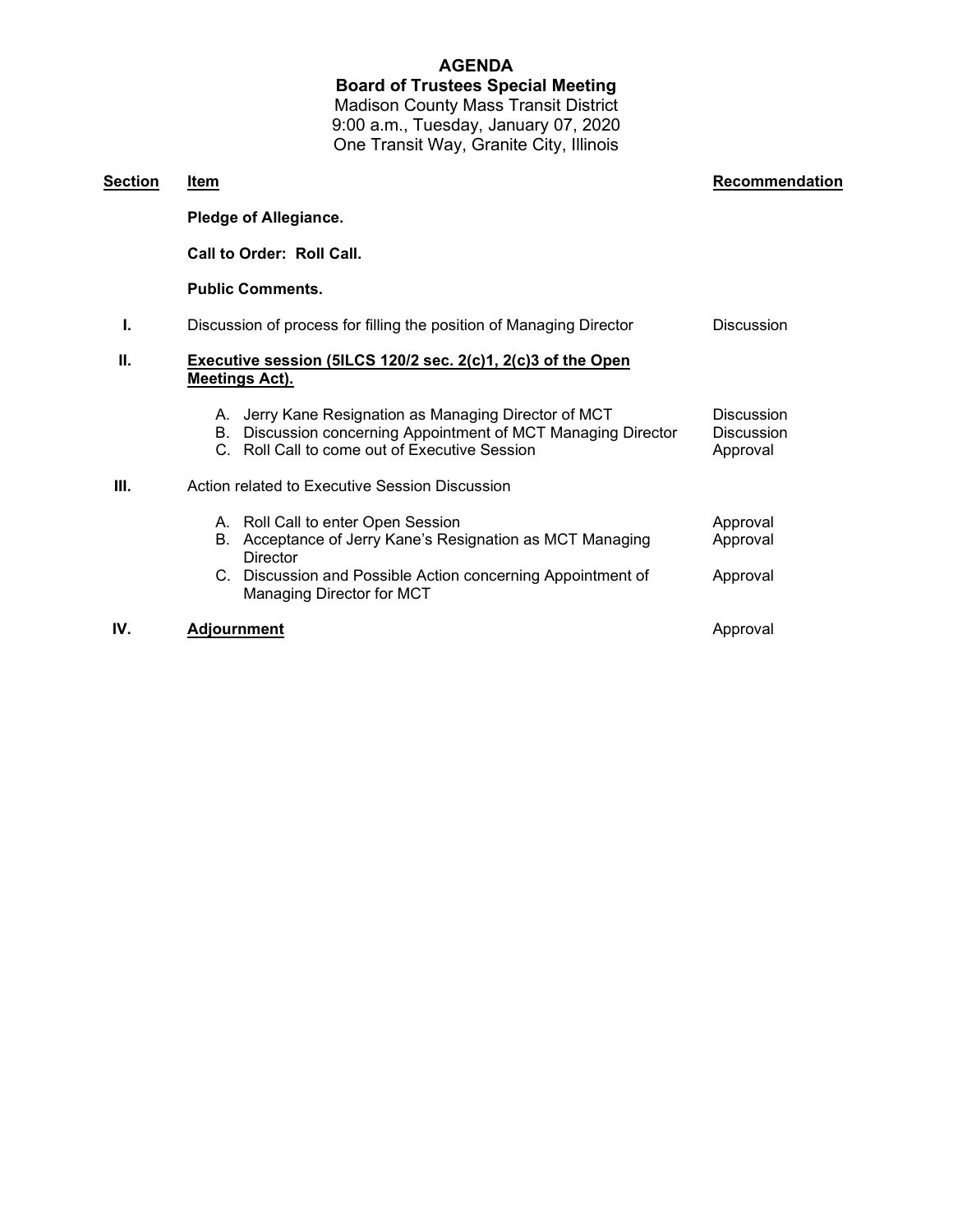| <b>MADISON COUNTY MASS TRANSIT DISTRICT</b>                        |           |                                  |           |           |                        |              | <b>Grant executed</b>                       |                                   |             |          | Grant application pending |             | <b>Future Grant</b> |              |                          |                  |
|--------------------------------------------------------------------|-----------|----------------------------------|-----------|-----------|------------------------|--------------|---------------------------------------------|-----------------------------------|-------------|----------|---------------------------|-------------|---------------------|--------------|--------------------------|------------------|
| PROPOSED CAPITAL PLAN, FY2020 - FY2024                             |           |                                  |           |           |                        |              | Total 5 year plan MCT FY2020 through FY2024 |                                   |             |          |                           |             |                     |              |                          |                  |
|                                                                    |           | <b>Estimated Project Funding</b> |           |           |                        |              |                                             |                                   |             |          |                           |             |                     |              |                          |                  |
|                                                                    | FY2020    | FY2021                           | FY2022    |           | FY2024                 |              |                                             | Future FTA<br>5307, 5339,<br>CMAQ | FTA 5339    |          |                           |             |                     |              | $\frac{0}{0}$<br>Funding |                  |
| Description                                                        |           |                                  |           | FY2023    |                        | Total        | FTA 5307                                    | grants                            |             | CMAQ     | <b>IDOT</b>               | <b>IDNR</b> | <b>MEPRD</b>        | <b>Total</b> |                          | <b>MCT Local</b> |
| <b>Bikeways</b><br><b>New Bikeways</b>                             |           |                                  |           |           |                        |              |                                             |                                   |             |          |                           |             |                     |              |                          |                  |
| Eastgate Park Ride Lot Connection to Confluence                    |           | 120,000                          |           |           |                        | 120,000      |                                             |                                   |             |          |                           |             |                     | $\mathbf 0$  |                          | 120,000          |
| Troy-O'Fallon Trail (Goshen Trail)                                 | 450,000   |                                  |           |           |                        | 450,000      |                                             |                                   |             |          |                           |             | 450,000             |              | 450,000 100.00%          | $\mathbf 0$      |
| Formosa West                                                       | 500,000   | 500,000                          | 500,000   | 500,000   | 500,000                | 2,500,000    |                                             |                                   |             |          |                           |             | 2,500,000           | 2,500,000    | 100.00%                  | $\mathbf 0$      |
| Formosa East (Troy O'Fallon Trail to Formosa Road)                 | 375,000   | 375,000                          | 375,000   | 375,000   | 200,000                | 1,700,000    |                                             |                                   |             |          |                           |             |                     | 0            |                          | 1,700,000        |
| Troy Park Ride Lot South (Turtle Creek Connector)                  | 300,000   |                                  |           |           |                        | 300,000      |                                             |                                   |             |          |                           |             |                     | $\Omega$     |                          | 300,000          |
| Pleasant Ridge Park - Schoolhouse Connector                        | 225,000   | 225,000                          |           |           |                        | 450,000      |                                             |                                   |             |          |                           | 185,000     |                     | 185,000      | 41.11%                   | 265,000          |
| Troy Trail Extension (Formosa Road to Spring Valley on IL HWY 40)  | 200,000   | 200,000                          |           |           |                        | 400,000      |                                             |                                   |             |          |                           | 191,000     |                     | 191,000      | 47.75%                   | 209,000          |
|                                                                    |           |                                  |           |           |                        |              |                                             |                                   |             |          |                           |             |                     |              |                          |                  |
| <b>Bikeways Safety Enhancements / Reconstruction</b>               |           |                                  |           |           |                        |              |                                             |                                   |             |          |                           |             |                     |              |                          |                  |
| Quercus Grove - Hazel Road to Jerusalem                            | 1,000,000 |                                  |           |           |                        | 1,000,000    |                                             |                                   |             |          |                           |             | 300,000             | 300,000      | 30.00%                   | 700,000          |
| Nickel Plate Trail Improvements (Marine Rd & Blackburn Rd)         | 500,000   | 500,000                          |           |           |                        | 1,000,000    |                                             |                                   |             |          |                           | 200,000     | 300,000             | 500,000      | 50.00%                   | 500,000          |
| Schoolhouse Trail @ 157 & Horseshoe Lake Rd (bridge or tunnel)     |           |                                  |           |           | 3,000,000              | 3,000,000    |                                             |                                   |             |          |                           |             |                     | 0            |                          | 3,000,000        |
| Schoolhouse Trail @ 111 & Horseshoe Lake Rd (bridge or tunnel)     |           |                                  |           |           | 3,000,000              | 3,000,000    |                                             |                                   |             |          |                           |             |                     |              |                          | 3,000,000        |
| Bikeway reconstruction / safety enhancements TBD                   | 1,250,000 | 1,250,000                        | 1,200,000 | 1,200,000 | 1,200,000              | 6,100,000    |                                             |                                   |             |          |                           |             |                     | $\Omega$     |                          | 6,100,000        |
|                                                                    |           |                                  |           |           |                        |              |                                             |                                   |             |          |                           |             |                     |              |                          |                  |
| <b>Bikeways Expansion Projects</b>                                 |           |                                  |           |           |                        |              |                                             |                                   |             |          |                           |             |                     |              |                          |                  |
| East - West Confluence Trail Connection                            |           |                                  |           |           | 5,000,000              | 5,000,000    |                                             |                                   |             |          |                           |             |                     | 0            |                          | 5,000,000        |
| Extension of Confluence to Gordon Moore Park and Bethalto (design) |           |                                  |           |           | 2,100,000              | 2,100,000    |                                             |                                   |             |          |                           |             |                     | 0            |                          | 2,100,000        |
| <b>Great River Road Trail</b>                                      |           |                                  |           |           | TBD                    | $\mathbf 0$  |                                             |                                   |             |          |                           |             |                     | $\Omega$     |                          |                  |
| <b>Riverfront Connection to Great River Road Trail</b>             |           |                                  |           |           | TBD                    | $\mathbf{0}$ |                                             |                                   |             |          |                           |             |                     | 0            |                          | $\mathbf 0$      |
| Trail Expansion from High Speed Rail                               |           |                                  |           |           | <b>TBD</b>             | $\mathbf 0$  |                                             |                                   |             |          |                           |             |                     | 0            |                          | $\overline{0}$   |
| New Douglas to Sorento                                             |           |                                  |           |           | 1,200,000              | 1,200,000    |                                             |                                   |             |          |                           |             |                     | 0            |                          | 1,200,000        |
| SIUE - Goshen Trail Connection                                     |           |                                  |           | 3,500,000 |                        | 3,500,000    |                                             |                                   |             |          |                           |             |                     | 0            |                          | 3,500,000        |
| Goshen Trail to Rose subdivision in Troy                           |           |                                  |           |           | 100,000                | 100,000      |                                             |                                   |             |          |                           |             |                     | 0            |                          | 100,000          |
| Goshen Trail to Gov Pkwy & Plum St                                 |           |                                  |           |           | 350,000                | 350,000      |                                             |                                   |             |          |                           |             |                     | 0            |                          | 350,000          |
| Goshen Trail to St. Louis St. Edwardsville                         |           |                                  |           |           | 425,000                | 425,000      |                                             |                                   |             |          |                           |             |                     | 0            |                          | 425,000          |
| Goshen Trail to Bethalto                                           |           |                                  |           |           | TBD                    | $\mathbf 0$  |                                             |                                   |             |          |                           |             |                     | 0            |                          | $\mathbf 0$      |
| IT Trail, Madison and Franklin to Nickel Plate                     |           |                                  |           | 4,000,000 |                        | 4,000,000    |                                             |                                   |             |          |                           |             |                     | 0            |                          | 4,000,000        |
| MCT Nature Trail & HWY 157 reconstruction, tunnel, bus shelters    |           |                                  |           |           | 3,000,000              | 3,000,000    |                                             |                                   |             |          |                           |             |                     | 0            |                          | 3,000,000        |
| Schoolhouse to McKinley Bridge                                     |           |                                  |           |           | 12,000,000             | 12,000,000   |                                             |                                   |             |          |                           |             |                     | $\mathbf 0$  |                          | 12,000,000       |
| Improve Drost Park parking lot - Schoolhouse Trail                 |           |                                  |           |           | 150,000                | 150,000      |                                             |                                   |             |          |                           |             |                     | 0            |                          | 150,000          |
| Quercus Grove Trail - Spangle Rd. to IL Rt. 4                      |           |                                  |           |           | 200,000                | 200,000      |                                             |                                   |             |          |                           |             |                     | 0            |                          | 200,000          |
|                                                                    |           |                                  |           |           |                        |              |                                             |                                   |             |          |                           |             |                     |              |                          |                  |
| <b>Total Bikeways</b>                                              | 4,800,000 | 3,170,000                        | 2,075,000 |           | $9,575,000$ 32,425,000 | 52,045,000   | $\Omega$                                    | $\mathbf{0}$                      | $\mathbf 0$ | $\Omega$ |                           |             | 576,000 3,550,000   | 4,126,000    |                          | 47,919,000       |
|                                                                    |           |                                  |           |           |                        |              |                                             |                                   |             |          |                           |             |                     |              |                          |                  |
| <b>Bus Station/Stops and Park &amp; Ride Improvements</b>          |           |                                  |           |           |                        |              |                                             |                                   |             |          |                           |             |                     |              |                          |                  |
| ADA bus stop improvements                                          | 100,000   | 100,000                          | 800,000   |           |                        | 1,000,000    |                                             | 640,000                           |             |          |                           |             |                     | 640,000      | 64.00%                   | 360,000          |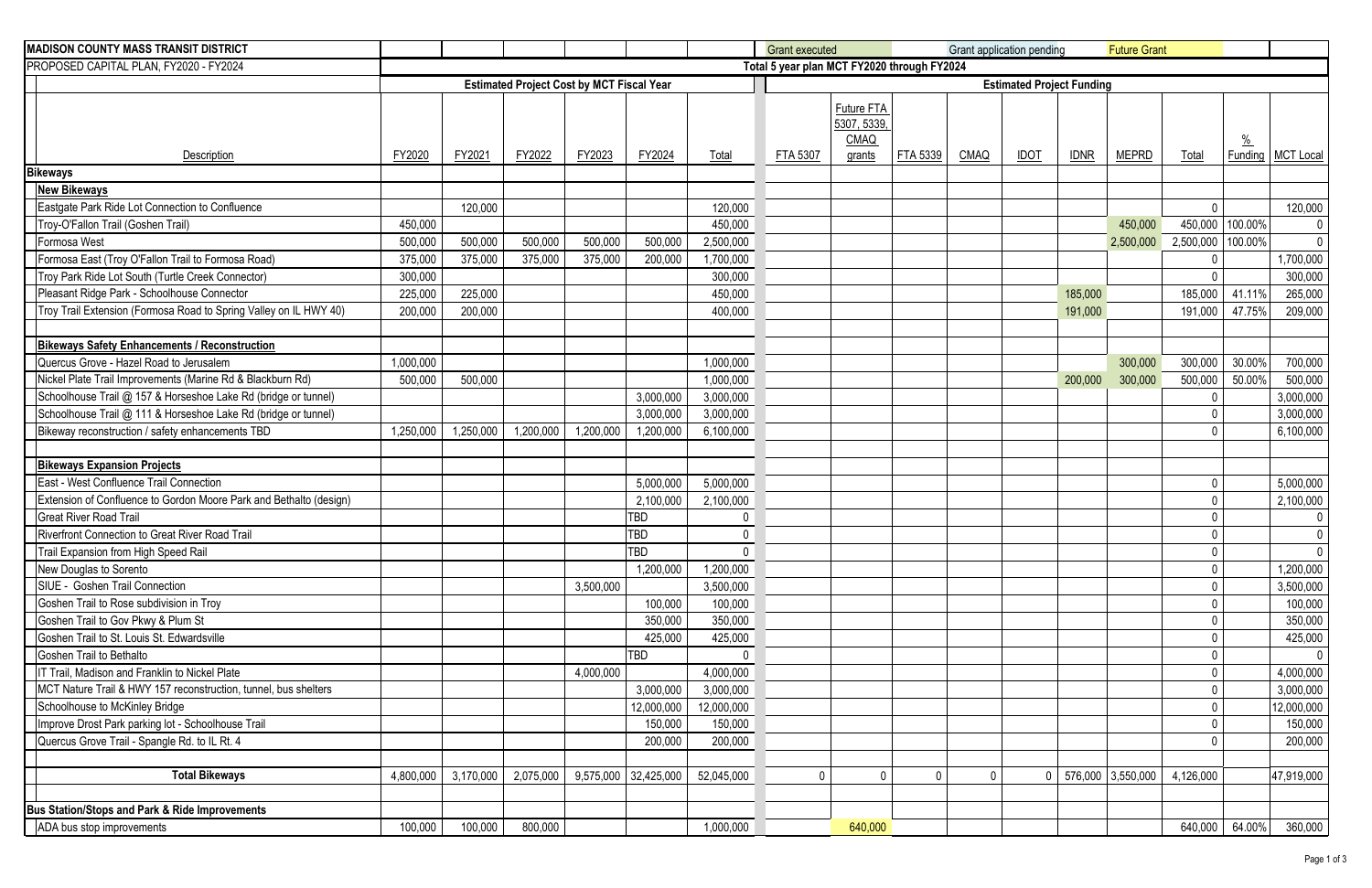| <b>MADISON COUNTY MASS TRANSIT DISTRICT</b>                                    |                                                  |              |              |              |              |            | <b>Grant executed</b>            |                                          |                     |          | Grant application pending |             | <b>Future Grant</b> |                   |                  |                  |
|--------------------------------------------------------------------------------|--------------------------------------------------|--------------|--------------|--------------|--------------|------------|----------------------------------|------------------------------------------|---------------------|----------|---------------------------|-------------|---------------------|-------------------|------------------|------------------|
| PROPOSED CAPITAL PLAN, FY2020 - FY2024                                         | Total 5 year plan MCT FY2020 through FY2024      |              |              |              |              |            |                                  |                                          |                     |          |                           |             |                     |                   |                  |                  |
|                                                                                | <b>Estimated Project Cost by MCT Fiscal Year</b> |              |              |              |              |            | <b>Estimated Project Funding</b> |                                          |                     |          |                           |             |                     |                   |                  |                  |
|                                                                                |                                                  |              |              |              |              |            |                                  | Future FTA<br>5307, 5339,<br><b>CMAQ</b> |                     |          |                           |             |                     |                   | $\frac{0}{0}$    |                  |
| Description                                                                    | FY2020                                           | FY2021       | FY2022       | FY2023       | FY2024       | Total      | FTA 5307                         | grants                                   | FTA 5339            | CMAQ     | <b>IDOT</b>               | <b>IDNR</b> | <b>MEPRD</b>        | Total             | Funding          | <b>MCT Local</b> |
| Chain of Rocks Rd and Hwy 111 Transit Hub                                      | 375,000                                          | 375,000      |              | 3,500,000    |              | 4,250,000  |                                  | 3,400,000                                |                     |          |                           |             |                     | 3,400,000         | 80.00%           | 850,000          |
| Collinsville Gateway P&R Lot Reconstr. and Mini Hub                            |                                                  |              |              | 2,500,000    |              | 2,500,000  |                                  | 2,000,000                                |                     |          |                           |             |                     | 2,000,000         | 80.00%           | 500,000          |
| East Gate Park and Ride Lot: Acquisition and Constr.                           | 500,000                                          | 3,000,000    |              |              |              | 3,500,000  |                                  | 2,800,000                                |                     |          |                           |             |                     | 2,800,000         | 80.00%           | 700,000          |
| Highland PNR Pavement and Lighting Improvements                                |                                                  |              | 2,500,000    |              |              | 2,500,000  |                                  | 2,000,000                                |                     |          |                           |             |                     | 2,000,000         | 80.00%           | 500,000          |
| St. Jacob PNR Replacement (new 50 car lot, avg. 25)                            |                                                  |              | 500,000      |              |              | 500,000    |                                  | 400,000                                  |                     |          |                           |             |                     | 400,000           | 80.00%           | 100,000          |
| Total Bus Station/Stop and Park and Ride Improvements                          | 975,000                                          | 3,475,000    | 3,800,000    | 6,000,000    | $\Omega$     | 14,250,000 |                                  | $0$   11,240,000                         | $\mathbf 0$         | $\Omega$ | <sup>0</sup>              |             |                     | $0$   11,240,000  |                  | 3,010,000        |
|                                                                                |                                                  |              |              |              |              |            |                                  |                                          |                     |          |                           |             |                     |                   |                  |                  |
| Cooperative Police Bicycle Grant Program (Resolution 20-09)                    | 100,000                                          | $\mathbf{0}$ | $\mathbf{0}$ | $\mathbf{0}$ | $\mathbf 0$  | 100,000    | $\mathsf{O}$                     | $\Omega$                                 | $\mathbf 0$         | $\Omega$ | 0                         |             | <sup>0</sup>        | $\Omega$          |                  | 100,000          |
|                                                                                |                                                  |              |              |              |              |            |                                  |                                          |                     |          |                           |             |                     |                   |                  |                  |
| <b>Facility Improvements</b>                                                   |                                                  |              |              |              |              |            |                                  |                                          |                     |          |                           |             |                     |                   |                  |                  |
| <b>Grounds Equipment Building</b>                                              | 1,000,000                                        |              |              |              |              | 1,000,000  |                                  | 800,000                                  |                     |          |                           |             |                     | 800,000           | 80.00%           | 200,000          |
| New Administration Building & Facility Security Improvements                   | 650,000                                          | 1,550,000    | 9,800,000    |              |              | 12,000,000 | 3,933,238                        | 1,066,762                                |                     |          | 6,000,000                 |             |                     | 11,000,000        | 91.67%           | 1,000,000        |
| New Administration Building - Project Administration                           | 41,600                                           |              |              |              |              | 41,600     | 33,206                           |                                          |                     |          |                           |             |                     | 33,206            | 79.82%           | 8,394            |
| 720 E Chain of Rocks Road                                                      | 66,400                                           |              |              |              |              | 66,400     |                                  |                                          |                     |          |                           |             |                     | $\Omega$          |                  | 66,400           |
| Radio Tower Improvements                                                       | 750,000                                          |              |              |              |              | 750,000    |                                  |                                          |                     |          |                           |             |                     | $\Omega$          |                  | 750,000          |
| <b>Total Facility Improvements</b>                                             | 2,508,000                                        | 1,550,000    | 9,800,000    | $\mathbf{0}$ | $\Omega$     | 13,858,000 | 3,966,444                        | 1,866,762                                | $\mathbf{0}$        |          | 0   6,000,000             |             |                     | $0$   11,833,206  |                  | 2,024,794        |
|                                                                                |                                                  |              |              |              |              |            |                                  |                                          |                     |          |                           |             |                     |                   |                  |                  |
| <b>Maintenance Equipment</b>                                                   |                                                  |              |              |              |              |            |                                  |                                          |                     |          |                           |             |                     |                   |                  |                  |
| 2 vehicle lifts For Building 2                                                 | 375,000                                          |              |              |              |              | 375,000    | 257,600                          |                                          |                     |          |                           |             |                     | 257,600           | 68.69%           | 117,400          |
| <b>Total Maintenance Equipment</b>                                             | 375,000                                          | $\Omega$     | $\mathbf 0$  | $\mathbf{0}$ | $\Omega$     | 375,000    | 257,600                          | $\mathbf{0}$                             | $\mathbf{0}$        | $\cup$   | 0                         |             |                     | 257,600           |                  | 117,400          |
|                                                                                |                                                  |              |              |              |              |            |                                  |                                          |                     |          |                           |             |                     |                   |                  |                  |
| <b>MIS Equipment</b>                                                           |                                                  |              |              |              |              |            |                                  |                                          |                     |          |                           |             |                     |                   |                  |                  |
| Desktop workstations (74)                                                      | 72,100                                           |              |              |              |              | 72,100     | 57,680                           |                                          |                     |          |                           |             |                     | 57,680            | 80.00%           | 14,420           |
| High bandwidth backhaul with firewall between Base & Sunset Hill Tower         |                                                  | 300,900      |              |              |              | 300,900    | 227,762                          |                                          |                     |          |                           |             |                     | 227,762           | 75.69%           | 73,138           |
| <b>Total MIS Equipment</b>                                                     | 72,100                                           | 300,900      | $\mathbf 0$  | $\mathbf 0$  | $\mathbf{0}$ | 373,000    | 285,442                          | $\mathbf{0}$                             | $\mathbf 0$         | $\Omega$ |                           |             |                     | 285,442           |                  | 87,558           |
|                                                                                |                                                  |              |              |              |              |            |                                  |                                          |                     |          |                           |             |                     |                   |                  |                  |
| <b>Transit Support Equipment</b>                                               |                                                  |              |              |              |              |            |                                  |                                          |                     |          |                           |             |                     |                   |                  |                  |
| Bus wash replacement                                                           | 175,000                                          |              |              |              |              | 175,000    |                                  |                                          |                     |          |                           |             |                     | $\mathbf{0}$      |                  | 175,000          |
| Tractor replacement (Unit 907)                                                 | 75,000                                           |              |              |              |              | 75,000     | 60,000                           |                                          |                     |          |                           |             |                     | 60,000            | 80.00%           | 15,000           |
| Tractor replacement (Units 909 & 910)                                          |                                                  | 330,000      |              |              |              | 330,000    |                                  | 264,000                                  |                     |          |                           |             |                     | 264,000           | 80.00%           | 66,000           |
| Mower replacement (Units 935 & 937)                                            |                                                  | 90,000       |              |              |              | 90,000     |                                  | 72,000                                   |                     |          |                           |             |                     | 72,000            | 80.00%           | 18,000           |
| <b>Total Transit Support Equipment</b>                                         | 250,000                                          | 420,000      | 0            | $\mathbf 0$  | $\mathbf{0}$ | 670,000    | 60,000                           | 336,000                                  | $\mathbf 0$         | $\Omega$ |                           |             |                     | 396,000           |                  | 274,000          |
|                                                                                |                                                  |              |              |              |              |            |                                  |                                          |                     |          |                           |             |                     |                   |                  |                  |
| Vehicles - Buses                                                               | 20,254,300                                       |              |              |              |              |            |                                  |                                          |                     |          |                           |             |                     |                   |                  |                  |
| Heavy-duty 30 ft. buses (42) (Replace 9+4+9+10+5, Expand 5)                    |                                                  |              |              |              |              | 20,254,300 | 9,797,435                        |                                          | 3,600,000 1,700,000 |          |                           |             |                     | 15,097,435        | 74.54%           | 5,156,865        |
| Heavy-duty 30 ft. buses - training, test equipment, special tools              | 31,500                                           |              |              |              |              | 31,500     |                                  |                                          |                     |          |                           |             |                     | 0                 |                  | 31,500           |
| Heavy-duty 30 ft. buses - spare parts<br>Heavy-duty 30 ft. buses - inspections | 145,800<br>15,200                                |              |              |              |              | 145,800    | 106,180                          |                                          |                     |          |                           |             |                     | 106,180<br>12,163 | 72.83%<br>80.02% | 39,620           |
|                                                                                | 36,500                                           |              |              |              |              | 15,200     | 12,163                           |                                          |                     |          |                           |             |                     |                   |                  | 3,037            |
| Heavy-duty & Light Duty buses - Project Administration                         |                                                  |              |              |              |              | 36,500     | 29,191                           |                                          |                     |          |                           |             |                     | 29,191            | 79.98%           | 7,309            |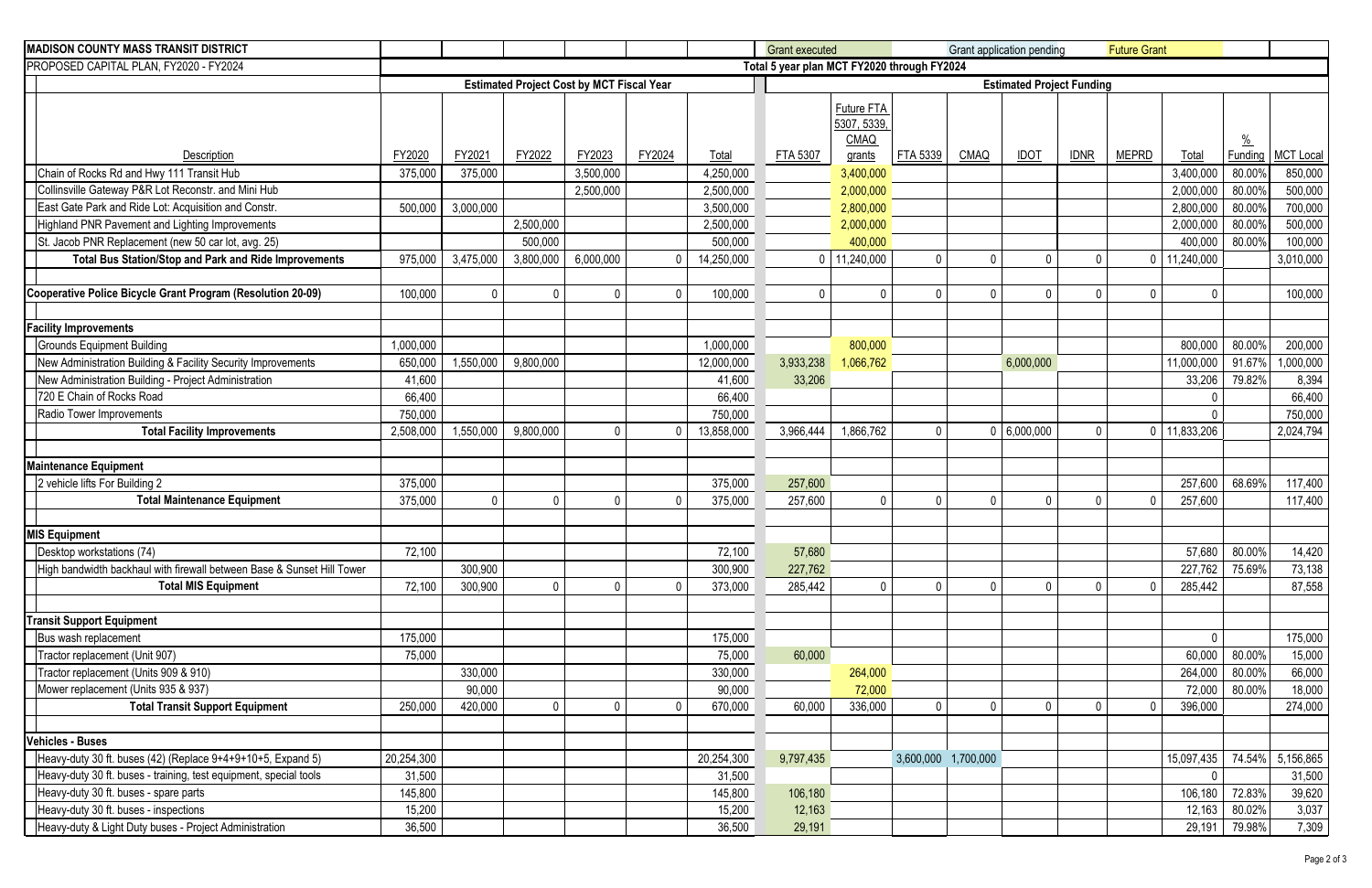| <b>MADISON COUNTY MASS TRANSIT DISTRICT</b>                   |                                                  |           |                  |           |           |                                                                              | <b>Grant executed</b> |                                                        |             | Grant application pending |             |              | <b>Future Grant</b> |                                                                                  |               |                  |  |  |  |
|---------------------------------------------------------------|--------------------------------------------------|-----------|------------------|-----------|-----------|------------------------------------------------------------------------------|-----------------------|--------------------------------------------------------|-------------|---------------------------|-------------|--------------|---------------------|----------------------------------------------------------------------------------|---------------|------------------|--|--|--|
| PROPOSED CAPITAL PLAN, FY2020 - FY2024                        |                                                  |           |                  |           |           |                                                                              |                       | Total 5 year plan MCT FY2020 through FY2024            |             |                           |             |              |                     |                                                                                  |               |                  |  |  |  |
|                                                               | <b>Estimated Project Cost by MCT Fiscal Year</b> |           |                  |           |           |                                                                              |                       | <b>Estimated Project Funding</b>                       |             |                           |             |              |                     |                                                                                  |               |                  |  |  |  |
|                                                               |                                                  |           |                  |           |           |                                                                              |                       | Future FTA<br>5307, 5339,                              |             |                           |             |              |                     |                                                                                  |               |                  |  |  |  |
|                                                               |                                                  |           |                  |           |           |                                                                              |                       | <b>CMAQ</b>                                            |             |                           |             |              |                     |                                                                                  | $\frac{0}{0}$ |                  |  |  |  |
| Description                                                   | FY2020                                           | FY2021    | FY2022           | FY2023    | FY2024    | Total                                                                        | FTA 5307              | grants                                                 | FTA 5339    | <b>CMAQ</b>               | <b>IDOT</b> | <b>IDNR</b>  | <b>MEPRD</b>        | <b>Total</b>                                                                     | Funding       | <b>MCT Local</b> |  |  |  |
| Heavy-duty 40 ft. (39)                                        |                                                  |           | 24,670,500       |           |           | 24,670,500                                                                   |                       | 17,976,400                                             |             | 1,760,000                 |             |              |                     | 19,736,400                                                                       | 80.00%        | 4,934,100        |  |  |  |
| Unobligated balance Grant IL-2019-012-03 Bus Inspections      |                                                  |           | 3,050            |           |           | 3,050                                                                        | 2,417                 |                                                        |             |                           |             |              |                     | 2,417                                                                            | 79.25%        | 633              |  |  |  |
| Unobligated balance Grant IL-2018-014-02 Bus Spare Parts      |                                                  |           | 50,300           |           |           | 50,300                                                                       | 40,220                |                                                        |             |                           |             |              |                     | 40,220                                                                           | 79.96%        | 10,080           |  |  |  |
| Light-duty fixed route (13)                                   |                                                  |           | 2,531,000        |           |           | 2,531,000                                                                    |                       | 2,024,800                                              |             |                           |             |              |                     | 2,024,800                                                                        | 80.00%        | 506,200          |  |  |  |
| Light-duty transit buses (4 expansion)                        |                                                  |           | 600,000          |           |           | 600,000                                                                      |                       | 480,000                                                |             |                           |             |              |                     | 480,000                                                                          | 80.00%        | 120,000          |  |  |  |
| Light-duty paratransit (29)                                   | 3,461,900                                        |           |                  |           |           | 3,461,900                                                                    | 2,736,327             |                                                        |             |                           |             |              |                     | 2,736,327                                                                        | 79.04%        | 725,573          |  |  |  |
| Light-duty paratransit - inspections                          | 11,200                                           |           |                  |           |           | 11,200                                                                       | 8,960                 |                                                        |             |                           |             |              |                     | 8,960                                                                            | 80.00%        | 2,240            |  |  |  |
| Light-duty paratransit 3rd party                              | 511,600                                          |           |                  | 100,650   |           | 612,250                                                                      |                       |                                                        |             |                           |             |              |                     |                                                                                  |               | 612,250          |  |  |  |
| <b>Total Vehicles - Buses</b>                                 | 24,468,000                                       |           | $0$   27,854,850 | 100,650   | $\Omega$  | 52,423,500                                                                   | 12,732,893            | $\vert$ 20,481,200 $\vert$ 3,600,000 $\vert$ 3,460,000 |             |                           |             | $\Omega$     | 0                   | 40,274,093                                                                       |               | 12,149,407       |  |  |  |
|                                                               |                                                  |           |                  |           |           |                                                                              |                       |                                                        |             |                           |             |              |                     |                                                                                  |               |                  |  |  |  |
| Vehicles - Rideshare Vans (total of 39 vans at \$35,000 each) |                                                  |           |                  |           |           |                                                                              |                       |                                                        |             |                           |             |              |                     |                                                                                  |               |                  |  |  |  |
| Rideshare vans / minivans (remaining grant IL-95-X041)        | 107,082                                          |           |                  |           |           | 107,082                                                                      | 107,082               |                                                        |             |                           |             |              |                     | 107,082                                                                          | 100.00%       | $\mathbf{0}$     |  |  |  |
| Rideshare Vans (26 Missouri)                                  | 142,918                                          | 150,000   | 350,000          | 177,082   |           | 820,000                                                                      |                       |                                                        |             | 800,000                   |             |              |                     | 800,000                                                                          | 97.56%        | 20,000           |  |  |  |
| Rideshare Vans (7 Illinois)                                   |                                                  | 75,000    | 105,000          | 20,000    |           | 200,000                                                                      |                       |                                                        |             | 200,000                   |             |              |                     | 200,000                                                                          | 100.00%       | 0                |  |  |  |
| Rideshare Vans (future grant)                                 |                                                  |           |                  | 187,918   | 490,000   | 677,918                                                                      |                       | 677,918                                                |             |                           |             |              |                     | 677,918                                                                          | 100.00%       | $\mathbf{0}$     |  |  |  |
| <b>Total Vehicles - Rideshare Vans</b>                        | 250,000                                          | 225,000   | 455,000          | 385,000   | 490,000   | 1,805,000                                                                    | 107,082               | 677,918                                                |             | 0   1,000,000             | $\Omega$    | $\Omega$     |                     | 1,785,000                                                                        |               | 20,000           |  |  |  |
| <b>Vehicles - Transit Support</b>                             |                                                  |           |                  |           |           |                                                                              |                       |                                                        |             |                           |             |              |                     |                                                                                  |               |                  |  |  |  |
| 2019 Dodge Grand Caravans                                     | 133,188                                          |           |                  |           |           | 133,188                                                                      | 106,550               |                                                        |             |                           |             |              |                     | 106,550                                                                          | 80.00%        | 26,638           |  |  |  |
| 2019 Dodge Ram Pickup                                         | 29,255                                           |           |                  |           |           | 29,255                                                                       | 23,404                |                                                        |             |                           |             |              |                     | 23,404                                                                           | 80.00%        | 5,851            |  |  |  |
| Unobligated balance Grant IL-2018-014-04 Support Vehicles     | 789                                              |           |                  |           |           | 789                                                                          | 631                   |                                                        |             |                           |             |              |                     | 631                                                                              | 79.97%        | 158              |  |  |  |
| <b>Transit Support vehicles</b>                               | 102,000                                          |           |                  | 34,000    | 30,000    | 166,000                                                                      |                       | 132,000                                                |             |                           |             |              |                     | 132,000                                                                          | 79.52%        | 34,000           |  |  |  |
| Maintenance vehicles                                          | 100,000                                          | 200,000   | 180,000          | 80,000    | 270,000   | 830,000                                                                      |                       | 664,000                                                |             |                           |             |              |                     | 664,000                                                                          | 80.00%        | 166,000          |  |  |  |
| Driver relief vehicles                                        |                                                  |           |                  | 440,000   |           | 440,000                                                                      |                       |                                                        |             |                           |             |              |                     |                                                                                  |               | 440,000          |  |  |  |
| Road supervisor vehicles                                      | 233,000                                          | 100,000   |                  | 854,000   |           | 1,187,000                                                                    |                       | 949,600                                                |             |                           |             |              |                     | 949,600                                                                          | 80.00%        | 237,400          |  |  |  |
| Round line up to nearest \$1,000 (for 2 year budget)          | 768                                              |           |                  |           |           | 768                                                                          |                       |                                                        |             |                           |             |              |                     | 0                                                                                |               | 768              |  |  |  |
| <b>Total Vehicles - Transit Support</b>                       | 599,000                                          | 300,000   | 180,000          | 1,408,000 | 300,000   | 2,787,000                                                                    | 130,585               | 1,745,600                                              | $\mathbf 0$ | $\mathbf 0$               |             | $\mathbf{0}$ |                     | 1,876,185                                                                        |               | 910,815          |  |  |  |
|                                                               |                                                  |           |                  |           |           |                                                                              |                       |                                                        |             |                           |             |              |                     |                                                                                  |               |                  |  |  |  |
| Contingency                                                   | 1,000,000                                        | 1,000,000 | 1,000,000        | 1,000,000 | 1,000,000 | 5,000,000                                                                    |                       | $\mathbf{0}$                                           | $\mathbf 0$ | $\mathbf 0$               |             | $\mathbf{0}$ |                     | $\mathbf 0$                                                                      |               | 5,000,000        |  |  |  |
|                                                               |                                                  |           |                  |           |           |                                                                              |                       |                                                        |             |                           |             |              |                     |                                                                                  |               |                  |  |  |  |
| <b>TOTALS</b>                                                 |                                                  |           |                  |           |           | 35,397,100   10,440,900   45,164,850   18,468,650   34,215,000   143,686,500 |                       |                                                        |             |                           |             |              |                     | 17,540,046 36,347,480 3,600,000 4,460,000 6,000,000 576,000 3,550,000 72,073,526 |               | 71,612,974       |  |  |  |
|                                                               |                                                  |           |                  |           |           |                                                                              |                       |                                                        |             |                           |             |              |                     |                                                                                  |               |                  |  |  |  |